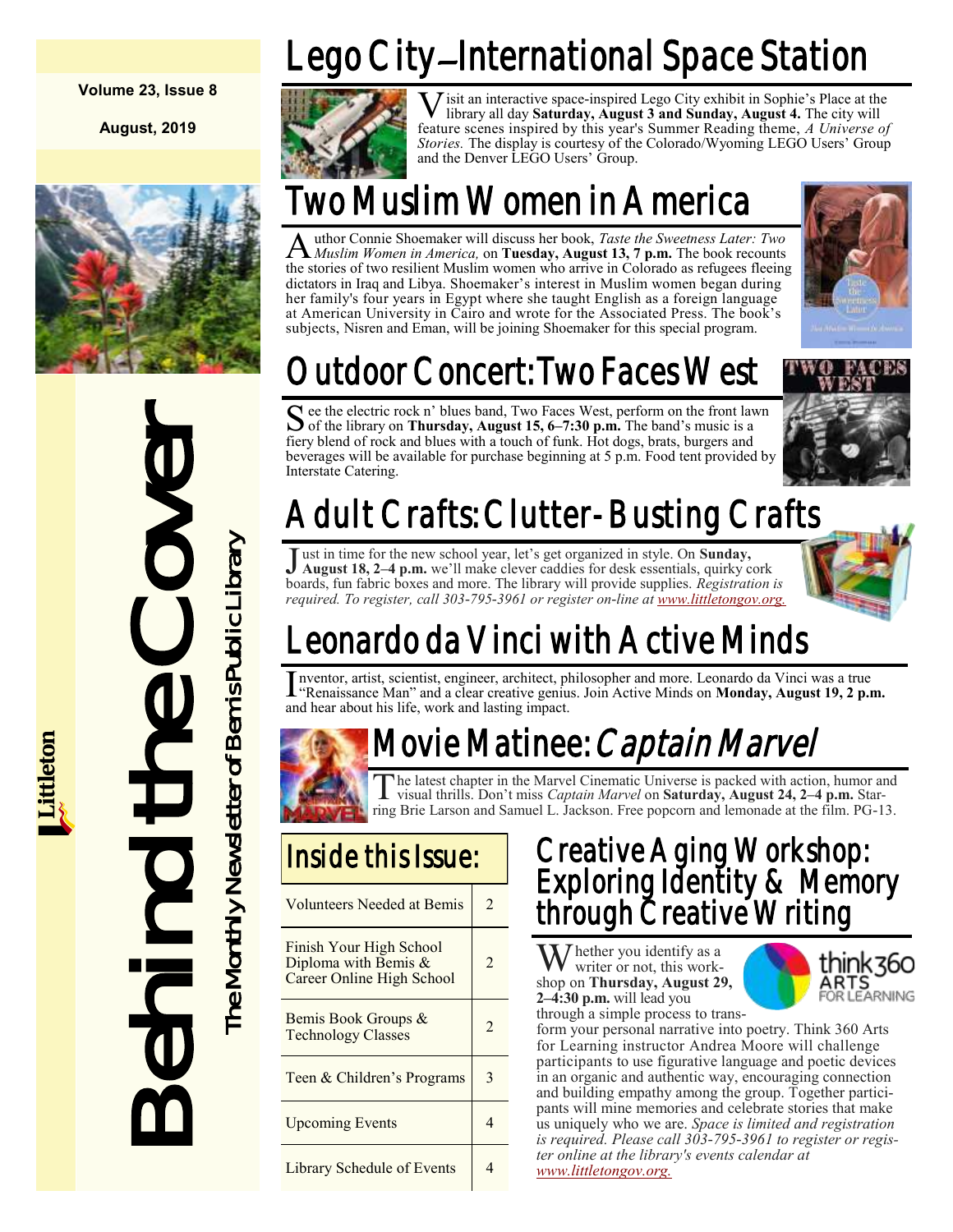# You Can Make a Difference-Volunteer at Bemis!



 $\overline{\mathrm{T}}$ he library is seeking volunteers who are willing to make a long-term, 2-3 hour per week commitment. Currently, we have openings for volunteers to perform materials processing tasks M–F between 8–4. Training will be provided. Please contact Meredith Gipson at **libmg@littletongov.org** or call the library at 303-795-3961 for more information.

#### Finish Your High School Diploma with Bemis and Career Online High School

As your children gear up to go back to school, perhaps you<br>are thinking about finishing your high school diploma. Bemis s your children gear up to go back to school, perhaps you Public Library and Career Online High School have teamed up to help you complete high school, graduate with a diploma and train for an in-demand job. To learn more and find out how you can qualify for a scholarship, visit [bemis.libguides.com/](https://bemis.libguides.com/CareerOnlineHighSchool) [CareerOnlineHighSchool](https://bemis.libguides.com/CareerOnlineHighSchool) or call the library at 303-795-3961.



# Senior Social Club with AWRC



Socialize with your friends and neighbors over coffee and<br>pastries at the library! The Aging Well Resource Center pastries at the library! The Aging Well Resource Center AWRC invites local seniors to our **Senior Social Club Friday mornings in August, 9:30–11:30 a.m.** Come to knit, try out jigsaw puzzles, engage in lively conservation or just make new connections.

# Book Groups at Bemis

e have a variety of Book Groups that meet throughout the month. Choose a group that suits your interests and join us for some stimulating discussions.

**MAA** 

- **Senior Book Club**
- **First Monday of each month at 2 p.m. Aug. 5:** *Death of a Salesman*

by Arthur Miller Willy Loman has been a salesman for 34 years. At 60, he is cast aside, his usefulness exhausted. With no future to dream about he must face the crushing

disappointments of his past. He takes one final brave action, but is he heroic at last or a self-deluding fool?

 **Monday Evening Book Group Third Monday of each month at 7 p.m. Aug. 19:** *Remarkable Creatures*

by Tracy Chevalier

Mary Anning, a young woman in Victorian England, searches for fossils only to keep her family from the workhouse. Trained by her father to spot what they call "curies"



(curiosities), she combs the beaches near her home to find specimens for the family to sell to tourists. The maledominated scientific community dismisses Mary for her gender, class and lack of education, in spite of her astonishing finds.

 **Books & Beer Discussion Group Fourth Thursday of each month at 6 p.m. at Blind Faith Brewing Co., 2842 W. Bowles Ave, Littleton, CO 80120 Aug. 22:** *Galileo's Middle Finger:*

*Heretics, Activists, and the Search for Justice in Science* by Alice Dreger

There are many inconvenient truths out there, and the weight of disapproval does not always come from corporate or political interests sometimes, it comes from



those most vocal about social justice and freedom. In her work advocating for the rights of intersex individuals, Alice Dreger encountered many examples of unethical and abusive medical practices. But she also found cases where legitimate scientific research was shouted down, covered up, or falsely discredited by social activists who found the results unpalatable. In an effort to understand how science and social justice meet, mingle, and conflict, she looks at many of the controversies and challenges currently facing both the scientific community and our culture at large.

# Technology Classes

B emis has 24 Internet access computers on the lower level of the library, plus another seven located in the Children's Room for use by our patrons in fifth grade and younger. Free Wi- Fi is available throughout the library.



We also offer free computer and Internet classes. To learn about or register for an upcoming class and/ or group use of our computer lab, call the library at 303-795-3961. Or, register for classes online at the Library Main Calendar at [www.littletongov.org.](https://www.littletongov.org/city-services/city-departments/bemis-library/library-events-calendar/-curm-7/-cury-2019/-selcat-157) **Classes are held from 9:30–11 a.m. unless otherwise noted.**

- **Fri. Aug. 2: Tech Table-Sphero, 2:30–4 p.m.** Try out one of our technologies including robots and circuitry systems. *Open to all ages. No registration required.*
- **Mon., Aug. 5: Editing Photos Online** BeFunky is a powerful, free photo editor that you can use online. In this class we'll cover how to upload photos, use basic editing techniques and add text to photos. **Prerequisites:** Computer basics (familiarity with keyboard and mouse).
- **One-on-One Tech Help 30-minute sessions Wed., Aug. 7, 14, & 28, 1–3 p.m. Mon., Aug. 26, 9:30–11 a.m.** Sign up for a 30-minute individualized tech assistance appointment with a librarian. *Registration required.*
- **Mon., Aug. 12: Social Media Crash Course**  Get a quick overview of three popular social media sites: Facebook, Twitter and Instagram. We'll create an account on each site, as well as go over what they're best used for, how to create your own posts and how to interact with others.

**Prerequisites:** Computer basics (familiarity with keyboard and mouse) and an active email account (please contact the library if you need assistance creating an account)

**Wed., Aug. 21: Best Mobile Apps, 6–7:30 p.m.** There's an app for that! Come discover our favorite free mobile apps for everything from meditation to workflow to photography. Apps will be for both Apple and Android devices.

- **Prerequisites:** Smartphone.
- **Open Computer Lab 9:30–11 a.m.** *Every* **Thursday morning.** *No registration required.* Get answers to your computerrelated questions. Practice computer skills and have a little one-on-one time with a computer class instructor. Bring your smartphone or tablet and receive individual help downloading ebooks and eaudiobooks.
- **Playaway Lock** Playaway Locks are pre-loaded e-readers that you may check out. Each device has at least three books on it. Because they are pre-loaded, you don't



need an internet connection to use them. The touch screen is back-lit. Controls are simple and intuitive which makes this device perfect for everyone regardless of age or technical capability. We have several Playaway Locks including a James Patterson and an American Classics collection. See the Information Desk if you'd like to know more.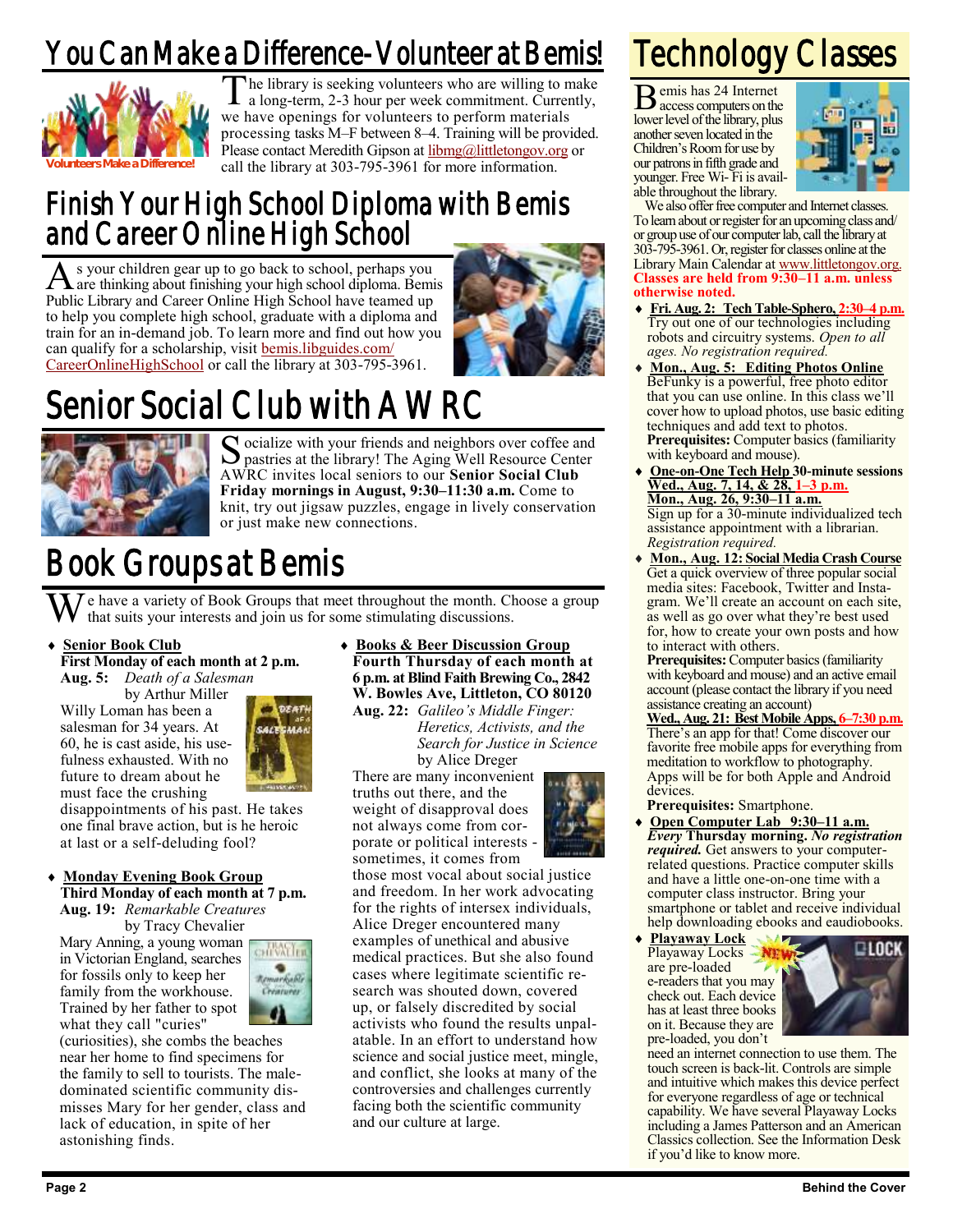

F or more information, call the at 303-795-3961 and ask for Teen Deck or send an email to or more information, call the library at 303-795-3961 and ask for the

[libem@littletongov.org.](mailto:libem@littletongov.org.)

 **Board Game Friday Aug. 9: 5–7:30 p.m.** Play board games in the library after-hours! Snacks and improv fun will be

provided. *This is an after-hours event. Participants must arrange for a ride home at 7:30 p.m. No registration required.*

 **Teen Advisory Group (TAG) 4 th Saturday of every month, 12–1:30 p.m. Aug. 24:** TAG, you're it! Enjoy fun and games while you earn community service credit by helping us make the library better. No registration required.

# D & D 101

 $A<sub>and delve</sub>$  into the popular rmor up and delve tabletop role



playing game: Dungeons & Dragons on **Saturday, August 3, 2–5 p.m.** 

Learn the basics from experienced players, create your character and set off on your own first adventure. Each participant will be given a set of dice to keep! *Space is limited and registration is required. To register, call 303-795-3961 or register on-line at [www.littletongov.org.](https://www.littletongov.org/city-services/city-departments/bemis-library/library-events-calendar/-curm-8/-cury-2019/-selcat-97)*

## Oregon Trail LIVE!



The retro video game comes to life<br>on Thursday, August 15, multiple<br>times, as you and your party navigate he retro video game comes to life on **Thursday, August 15, multiple**  the trail, survive the elements and make your way toward victory! Try not to die of dysentery! Space is limited and registration is required. To register, call 303-795-3961 or register on-line at [www.littletongov.org.](https://www.littletongov.org/city-services/city-departments/bemis-library/library-events-calendar/-curm-8/-cury-2019/-selcat-97)

# Children's Programs



# Thanks for Making Summer Reading Out of this World!

B emis readers went to the moon and beyond with their reading this summer. Nearly 2,000 children, more than 500 teens and over 500 adults participated in A Universe of Stories children, more than 500 teens and over 500 adults participated in *A Universe of Stories* Summer Reading Programs! The library thanks those who so generously contributed to the success of summer reading. Your support was out of this world.

Alamo Drafthouse Cinema Littleton Applebee's Grill Café Terracotta Chick-fil-A Aspen Grove Chipotle Mexican Grill Cold Stone Creamery Aspen Grove Colorado Rapids



Freddy's Frozen Custard & Steakburgers Lakeside Amusement Park Romano's Italian Restaurant Rubio's Coastal Grill Skate City of Littleton South Suburban Parks & Recreation Tattered Cover Book Store

And a special thanks to South Metro Land Conservancy and the Friends of the Littleton Library and Museum.



# Fun in the Sun

E njoy a quick summertime story on **Monday, August 5**<br>
11 **a.m.–noon.** Then, we'll head outside for a variety of njoy a quick summertime story on **Monday, August 5,** "cool" activities such as water games, sidewalk chalk, hopscotch, hula hoops and more. For children of all ages. Dress to get wet!

# Story Time with Tinkergarten

Hear an end of summer story time lead by local Tinkergan leaders on Wednesday, August 14, 10 a.m. and Saturda;<br>August 24, 3 p.m. For children ages 18 months–eight years. ear an end of summer story time lead by local Tinkergarten leaders on **Wednesday, August 14, 10 a.m. and Saturday,** Let your imagination run WILD with nature-themed stories, rhythm, songs, movement and interactive nature stations. *Registration* 

*required. Call 303-795-3961 and ask for the Children's Room to register.*

# Drop-In and Build

S top by the Children's Room anytime during our "construction" hours for an open build<br>Session on Friday, August 16, 3–4:30 p.m. Create and construct with materials provided  $\bf{C}$  top by the Children's Room anytime during our "construction" hours for an open build such as Legos, Duplos, Lincoln logs, Marble Run, Tinker Toys and blocks. For families with children  $5<sup>th</sup>$  grade and younger.



## rop-in Crafts

S top by the Children's Room on **Tuesday, August 20, anytime S between 10-11 a.m.** for some make and take crafty fun. No **between 10–11 a.m.** for some make and take crafty fun. No reservations needed. For children of all ages.

# cean of Stories!

E xplore what you<br>
1–3 with a caregiver. xplore what you might find at the beach with fun-filled books and activities during this ocean-themed story time on **Wednesday, August 21, 10–10:30 a.m.** For ages

# aterpillars–Watch Us Grow

Join us to meet live caterpillars and learn about their life cycle on **Wednesday, August 28, 4 p.m.** The caterpillars will reside at the library so you can come back and observe them as they grow and change. oin us to meet live caterpillars and learn about their life cycle on **Wednesday, August 28, 4 p.m.** The caterpillars will reside at the A butterfly release party will be scheduled 3-4 weeks later so we can wish them luck as they venture out into the world. For ages 3 years and older.



# ngoing Programs

*No regular weekly story times in August. Weekly programs resume September 3.* **Paws to Read: Saturday, August 10, 10 a.m.–noon**

Kids in grades 1-5 are able to practice reading to a furry friend. Call 303-795-3961 to register for a twenty minute spot. *Presented by Denver Pet Partners and the Delta Society.*